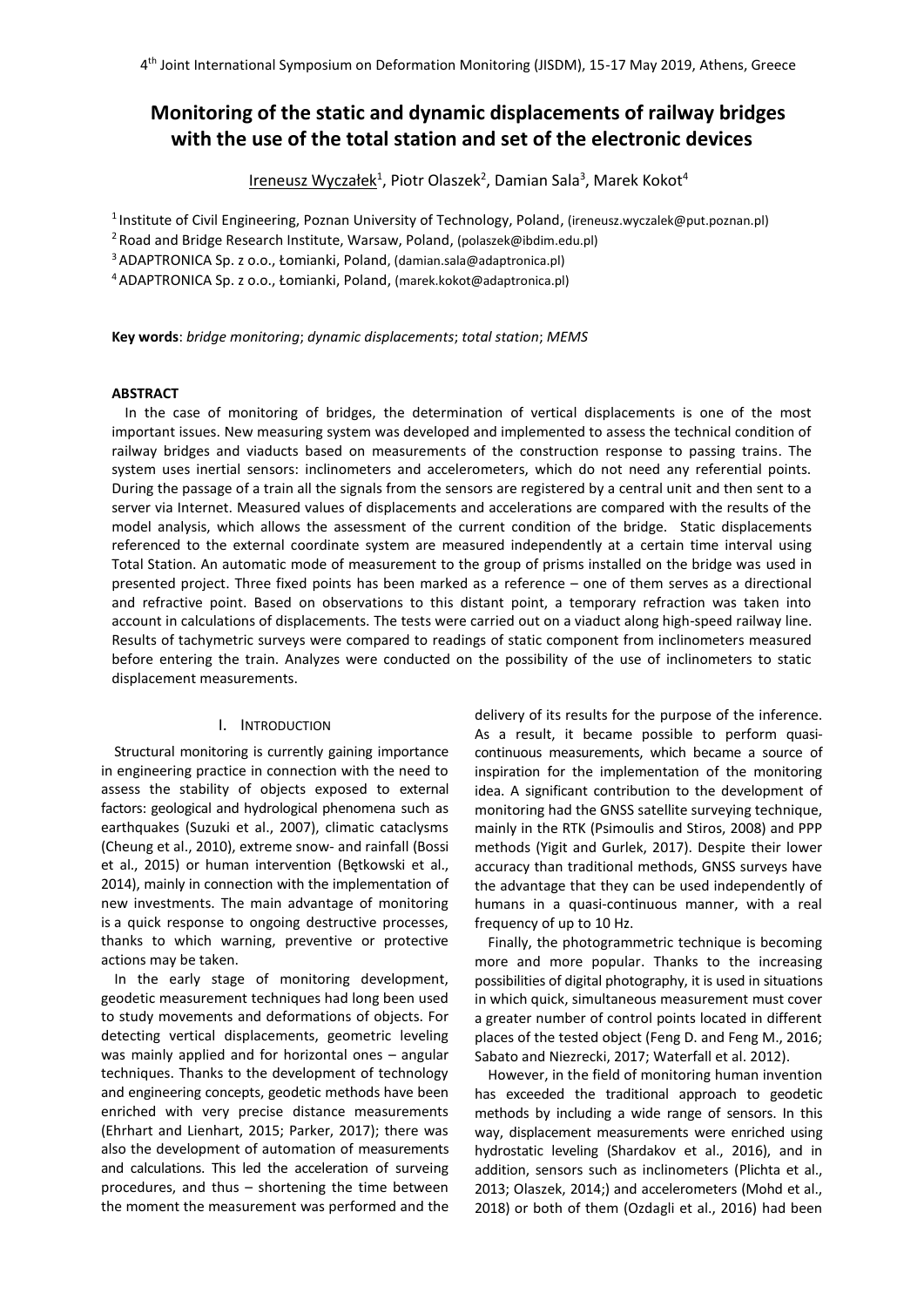introduced. Due to better recording of temperature, pressure and air humidity, it became possible to precisely trace the impact of atmospheric phenomena on the response of monitored objects. There is also continuous miniaturization of sensors and improvement of communication techniques, which opens up new possibilities in the field of monitoring automation (Guidorzi et al., 2014).

Monitoring techniques using inertial sensors are still in development, so at many universities and industrial laboratories works are undertaken to develop competitive monitoring technologies with their use. The Polish scientific and technological consortium led by Road and Bridge Research Institute has attempted to develop its own technology (Olaszek et al., 2017). The first objects of its applications are steel railway bridges. It was assumed that the measuring device will have a compact modular character and will operate autonomously. In order to assess correctness of its operation it was decided to be controlled by tachymetric measurement referenced to independent points located outside the tested object. The new measurement module developed as part of the abovementioned research project is described and next selected results of its operation are presented. The measurements are supported by independent trigonometric surveys. The course and results of the test will also be presented, the aim of which is to assess the impact of temperature on the behavior of a given bridge structure at diurnal and long-term temperature changes.

## II. DESCRIPTION OF MONITORING SYSTEM

## A. *Motivation*

One of the most important elements of the developed monitoring system is its innovative solution of indirect measurement of displacements based on measurements using inclinometers and accelerometers. Many researchers carry out work related to the use of detectors for this purpose, which do not require any reference point – which are based on inertia. They present works on using accelerometers to measure both accelerations and displacements of bridges under dynamic loads. A disadvantage of this method is the necessity of double integration of an acceleration signal, which can lead to considerable errors in estimating the displacements. There are various methods suggested to correct those errors (Gindy et al., 2008; Sekiya et al., 2016; Park et al., 2013), but generally it is not possible to accurately estimate the displacements on the basis of accelerations without additional measurements, for example such as strain gauge measurements (Park et al., 2016).

A number of articles related to the use of inclinometers for monitoring automatic displacements of bridge structures were also published. Most of those papers are limited to measurements under static load (Olaszek, 2014). Only few of them present the use of inclinometers to determine deflections during static and dynamic load tests (Hou et al., 2005). Works using inclinometers to determine displacements under dynamic load and high-speed train passages are presented in Hem et al. (2014) or Martí-Vargas (2015).

The new method presented here is based on the integration of the signals from inclinometers and accelerometers. A similar way of integrating the signals from an inclinometer and an accelerometer in order to determine lateral displacements of a railway bridge support is presented by Ozdagli et al. (2016).

#### B. *Hardware*

The developed prototype of the monitoring system consists of a central unit and measurement modules (Olaszek et al., 2018). Each module contains an 8 channel, 16-bit analog-digital converter adapted to support the following detectors:

- uniaxial gravity inclinometer with measuring range of  $\pm 1^{\circ}$ :
- triaxial piezoelectric accelerometer with measuring range of ±5g;
- MEMS-type triaxial accelerometer with measuring range of ±3g;
- resistance strain gauge;
- temperature sensor with a measuring range from -55°C to +125 °C.

The central unit which controls the measuring module consist of a microcontroller, local memory on a SD card, a real-time module and a GSM module. Communication with the measuring modules is established by means of RS485 protocol. The system is equipped with an algorithm of detecting trains' passages, thanks to which a loop of data acquisition is fully automated. The signals registered by the sensors during a train passage are sent as a text file to remote FTP server. The system works autonomously and the buffer power supply protects from power failures.

#### C. *Algorithm and Software*

Inclinometers are installed in one line on a bridge span and accelerometer at the point of displacement examination. The signals from the inclinometers are used to determine the so called quasi-static component of a displacement, and the signal from the accelerometer to determine a dynamic component.

In order to calibrate the inclinometric measurements of vertical displacements with respect to the external coordinate system, an independent trigonometric survey is planned over long intervals. A group of prisms installed on the bridge span is observed using Total Station in serial mode with automatic target recognition. Each measurement consists of three full series with discrepancy control. Measurements are referenced to three fixed points – two close and one distant. The latter serves as a directional and refractive point. The aim of the survey is to determine the vertical deflections of the span. On the basis of a stable refraction point,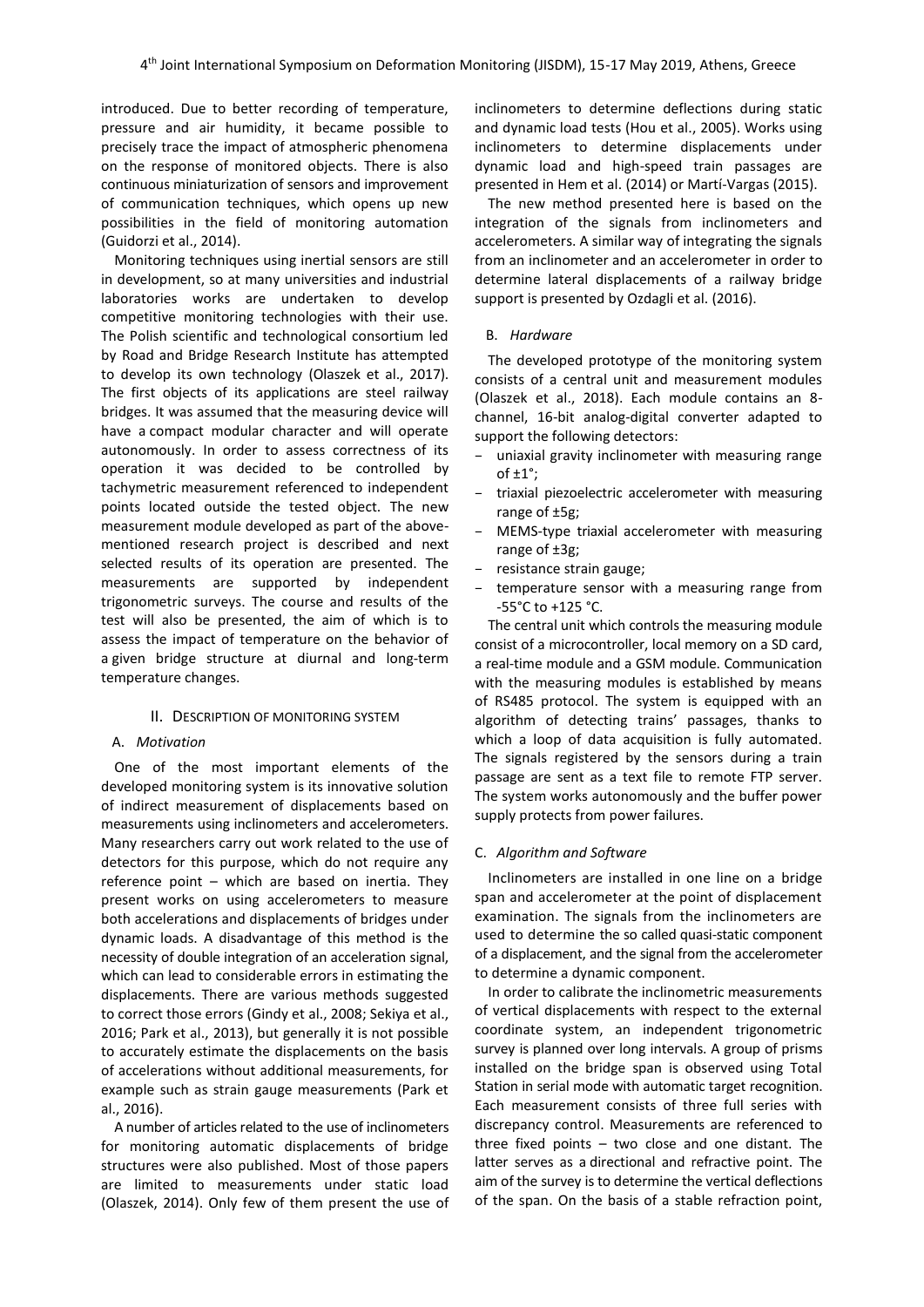an angle correction is calculated to minimize the effect of vertical refraction. Corrected and averaged vertical angles and distances are used to calculate displacements of the bridge in places where prisms are located.

The monitoring system measure all signals from the electronic sensors continuously 24h per day. Due to restrictions on the size of data, the system records only the data connected with train passage. The signals registered by the electronic sensors include three parts: 1) 5 second time registration of all signals before the

- train entry to the bridge;
- 2) force vibration registration when the train is on the bridge;
- 3) free vibration registration after train leaves the bridge.

The first part of the inclinometer signal registration (5-second) is used to calculate static displacements. The method of determining the deflection line by means of spline curves is used (Olaszek, 2014). This part of the monitoring procedure is shown on the left side of the block diagram (Figure 1). Displacements are mainly caused by temperature changes (in one day and one year) and can be compared to periodic trigonometric measurements. The all 3 parts of registered signals from inclinometer are used to calculate the quasi static component of dynamic displacement. The quasi static component is calculated based on signals after low pass filtration. The method of determining bridge deflection lines using spline curves is applied also (Olaszek, 2014). The force and free vibration parts of signal from accelerometer are used to calculate the dynamic component of total dynamic displacement. The values of dynamic component are calculated based on accelerometer signal after low and high pass filtration. Next the method of double integration is applied. The total dynamic displacement caused by the train passage throw the bridge is calculated as the sum of the quasi static and the dynamic components. These parts of monitoring activities are presented at the center and right side of the flow-chart (Figure 1). The details of the method of determining displacements will be presented in a separate publication.



Figure 1. The flow chart of the static and dynamic displacements monitoring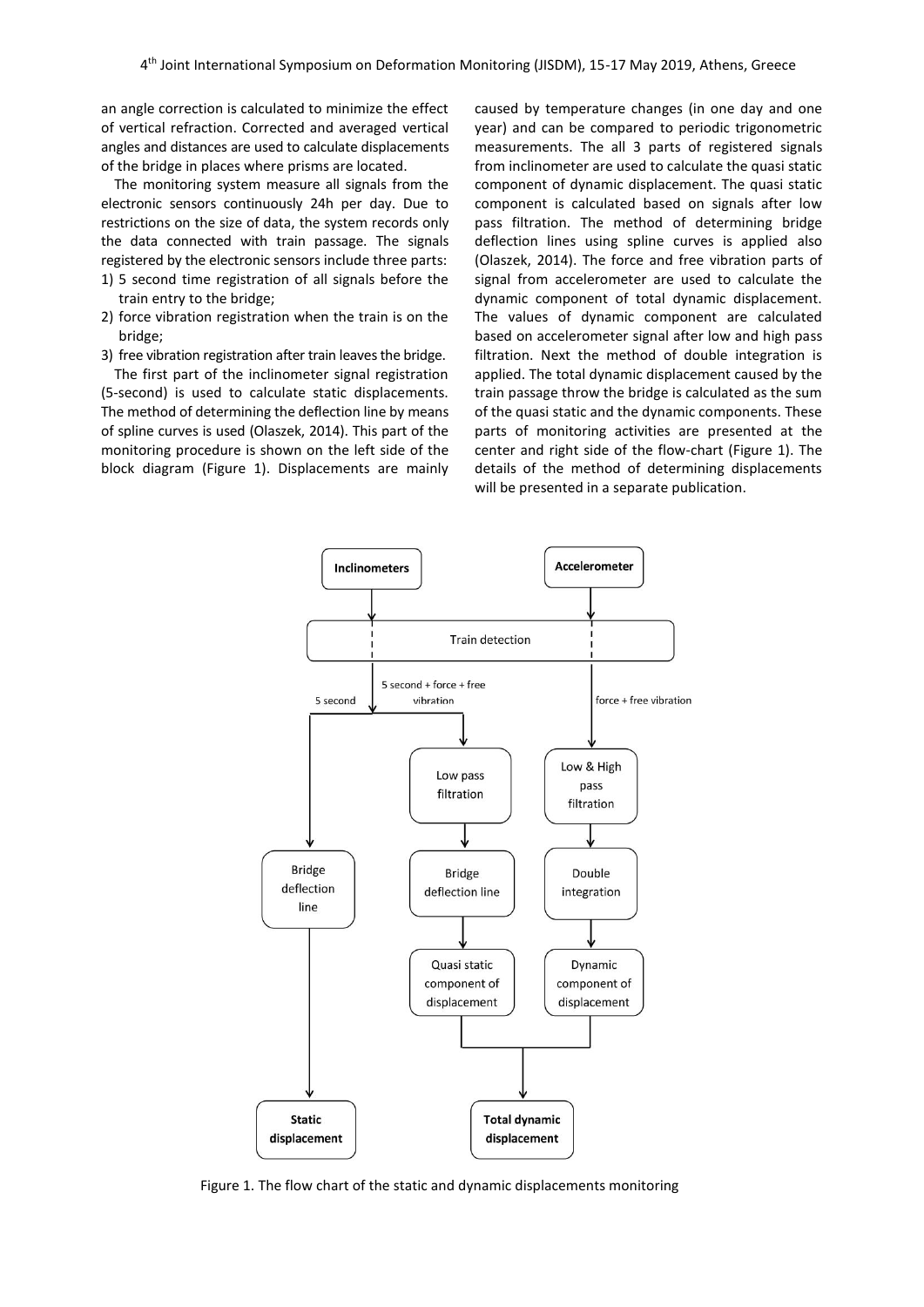III. FIRST TEST OF THE BRIDGE MONITORING

#### A. *The tested bridge*

The system presented herein was implemented on arch bridge located in high speed railway (Fig. 2). The bridge consists of two new steel arch structures (from 2014 and 2015) with span length of 75.00 m. The arch and the arch tie both have box cross-section. The arch ties are suspended at the arches using 13 pairs of steel hangers. The bridge has ballasted deck, cross-bars from double-tee plate girders and reinforced concrete slab floor. The structure was accepted for train speed up to 250 km/h.

In the case of an arch bridge, the extreme deflection appears at about one a quarter of span length. For preliminary testing it was enough to monitor half of the span. Three inclinometers were installed in one line at bridge deck and the accelerometer was located at one a quarter of a span length (Fig. 3).

Trigonometric survey was made using robotic total station Leica TCRP1201+. The instrument was mounted to the bridgehead at one side of the bridge ('TS' in Figure 3) and was oriented parallel to the span. Two reference points were mounted on nearby traction poles and were used to control the position of the instrument. The refraction point was located on the opposite bridgehead. Each point was measured automatically in three series just before and after the train passage.

Due to small distances (up to 80 m) the impact of refraction was corrected with the linear equation:  $d\beta = a \cdot \Delta T + b$ , where d $\beta$  is the correction of the vertical angle  $β$  and  $ΔT -$  the difference between the temperature of the air during measurement and the reference temperature.

For the needs of research, all-day observations were made to test the method of taking refraction into account and, independently, assessing changes in deflections of the span as a function of temperature.

For a temperature difference of 20°, the correction factors for the furthest points did not exceed 2 mm. Based on three series of observations, each time an average error of the arithmetic mean was calculated for individual points – it ranged from  $\pm 0.1$  to  $\pm 0.8$  mm.



Figure 2. View of the tested bridge

#### B. *Dynamic displacements results – one train passage*

An example of an analysis of a single registration and indirect determination of displacements is presented in Figure 4. The registration concerned a passenger train passage with the speed of about 150 km/h, consisting of a train ED-250, gross weight 445 tons and length of 187 m (data from the Railway Traffic Management Centre). The first two graphs present signals registered by the inclinometers and accelerometer. Next graph presents the method of integrating the signals from the inclinometers (a quasistatic component of the displacement) and from the accelerometer (a dynamic component). The last graph presents result of an indirect measurement of displacements calculated as the sum of the quasi static and the dynamic component. The measurement error using the indirect method in relation to a reference method did not exceed ±0.4 mm (the relative error 3.4%) for extreme value.

## C. *Dynamic displacements results – continuous monitoring*

The installed monitoring system registered data concerned all passing trains from  $1<sup>st</sup>$  of June 2017 to  $31<sup>th</sup>$  of May 2018. The comparative tests using inductive transducer were not conducted continuously, it was repeated 7 times. The standard deviation for extreme values of measurements done using the indirect method in relation to a reference method did not exceed ±0.5 mm (average 4%) at the case of the multiple unit trains and not exceed ±1.2 mm (average 6%) at the case of the separate locomotives with train cars.



Figure 3. Scheme of inclinometers location (I1, I2, & I3) and accelerometer location (A) for continuous monitoring of the bridge deck; prisms (the measuring: P0 .. P6 and the reference system: P10 & P11, P12 is located outside the drawing); TS – Total Station location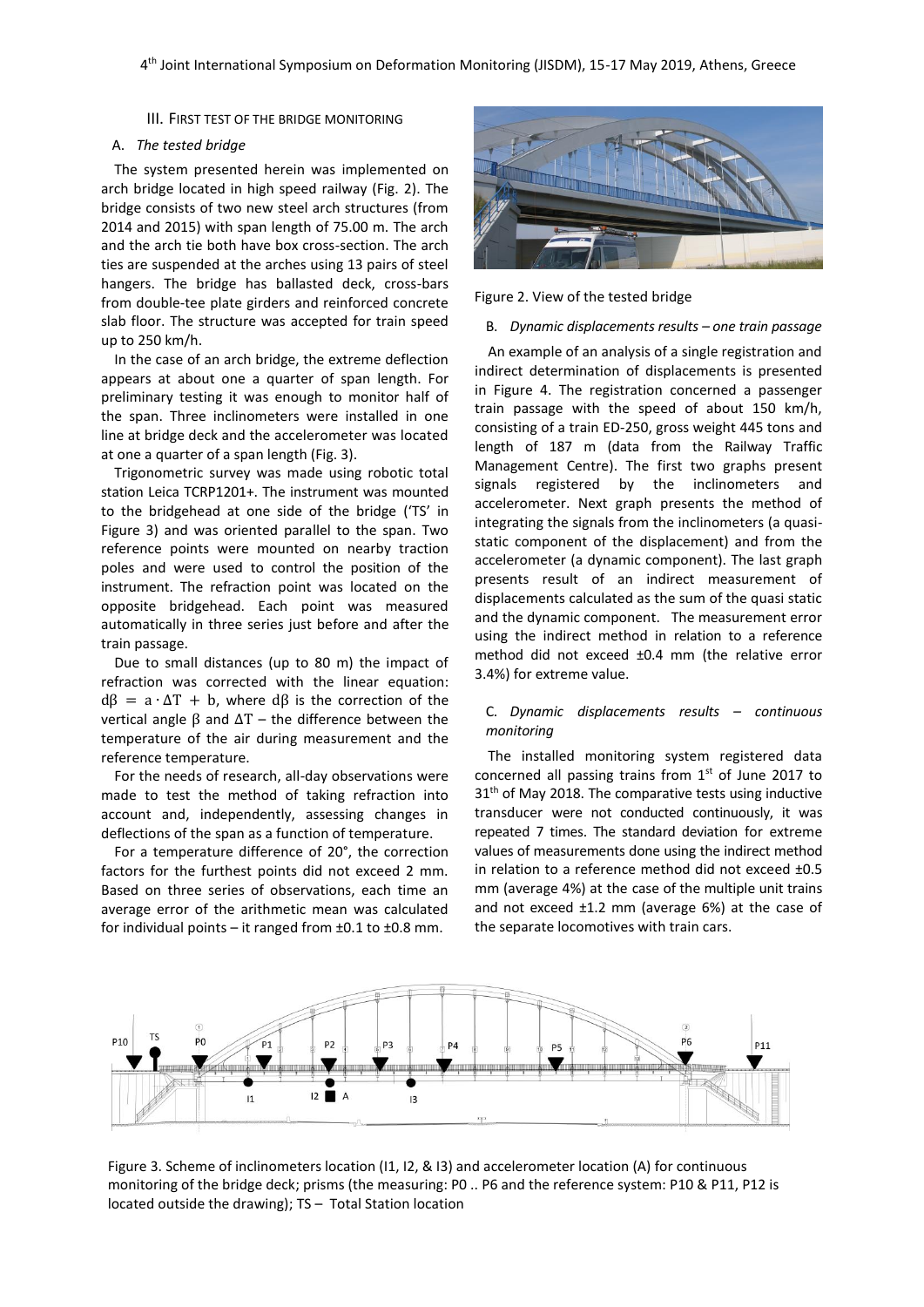

Figure 4. An example of an analysis of a single train passage versus time; top left: signals from inclinometers, top right: a signal from an accelerometer, bottom left: determined quasi-static component (from inclinometers) and dynamic component (from an accelerometer), bottom right: result of dynamic measurement of displacement

Figure 5 shows an example of an analysis of trains monitored for one day. The graph presents determined values of extreme displacements and two most popular kinds of train are marked.

The displacement values determined by the monitoring system were compared with the values determined using the numerical modelling (Olaszek et al. 2017).

#### D. *Static displacements*

The research aimed at harmonizing the results of Total Station (TS) measurement with displacements calculated on the base of measured inclinations included:

- tachymetric measurement before arrival of the train,
- 5-second inclinometer readings before the train reach the bridge,
- calculation of displacement for both methods and comparison of results.



Figure 5. An example of displacement monitoring under load of trains for one day (29th of September): extreme displacement versus time; red dot - locomotive EP09 and passenger railway cars, green dot - train ED-250 (Pendolino), black dot - others trains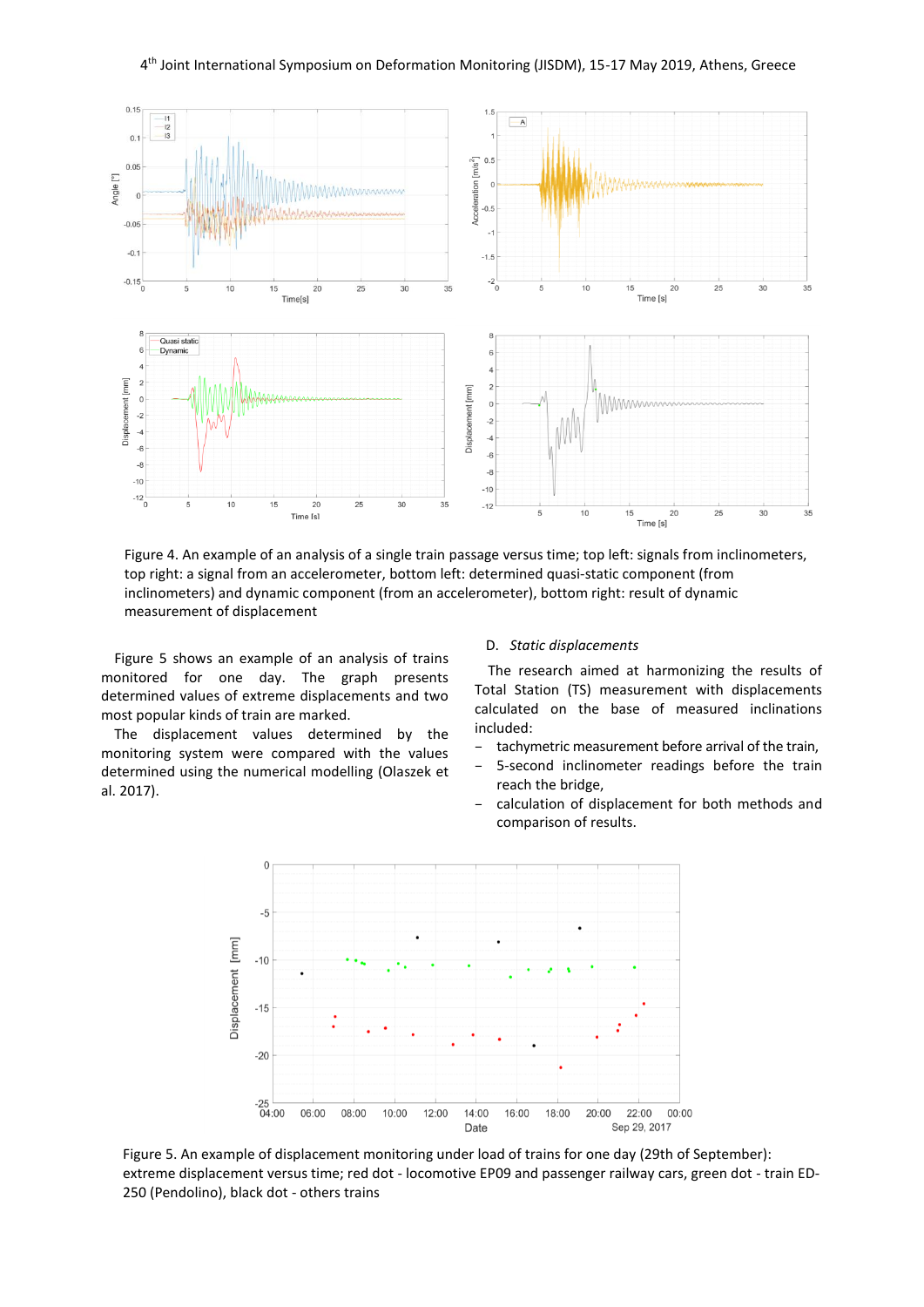Readouts from the TS were initially analyzed for gross errors according to Wójcik et al. (2013). Often, the total station misinterpreted readings to other prisms than it was predefined. In addition, from time to time it recorded observations significantly out of the others. All these cases were considered as outliers and were eliminated from further calculations. The remaining data were averaged and then adjusted due to the vertical displacements detected in the refraction point. Average errors of the measurement were also calculated.

The results from Total Station were compared to the static component from inclinometers measured before the train entry (5 second time registration of all signals before the train entry to the bridge). Analyzes were conducted on the possibility of the use of dynamic inclinometers to measurements of static displacement.

The example of an analysis of static displacements during a one day is presented in Figure 6 and during one year in Figure 7. The one-year registration contains the measurements done before all trains from 12 am to 1 pm every day.

Due to observed local deformations of the bridge deck as a function of temperature, it was not possible to determine static displacements based on the indications of three inclinometers in a manner analogous to determining the quasi static curve described in the point B. The displacement at ¼ span length point was determined based on the readouts of inclinometer No. 1 only.

At the case of one day measurements we can observe here the high compliance between indirect survey of displacement with the use of inclinometer and total station measurements.



Figure 6. An example of an analysis of a one-day static displacement at ¼ span length point; left: temperature measurements versus time, right: indirect measurements of displacement with the use of inclinometer (green points) and total station measurements of displacement (red line with sharps) versus time



Figure 7. An example of an analysis of a one-year static displacement at ¼ span length point versus temperature; indirect measurements of displacement with the use of inclinometer (green points) with linear fitting (green dashed line) and total station measurements of displacement (red line with sharps)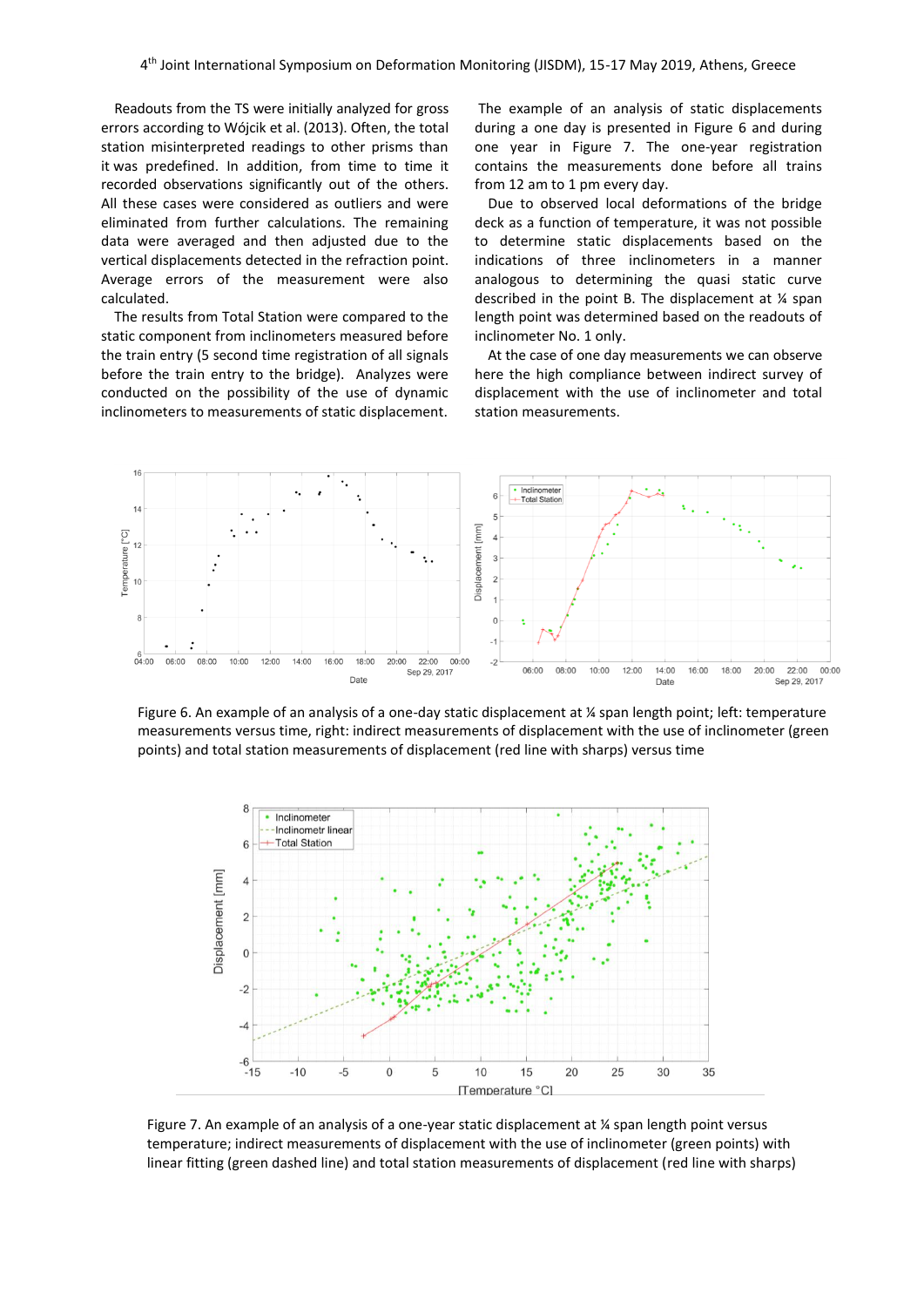At the case of one-year indirect measurements of displacement with the use of inclinometer we can observe large dispersion of results versus temperature. After calculating the fitting line from the clouds of inclinometer survey the increase of displacement is equal to 2.0 mm for 10°C while 3.4 mm for 10°C determined on the base of TS measurements. This is due to the big sensitivity of the construction deformations of local and global character to the changes in the temperature. The observations during monitoring were confirmed by the numerical analyses of the construction deformations resulting from the changes in the temperature (Olaszek et al. 2017).

The resulting discrepancies will be the subject of further comparative analyzes for both methods. In particular, research is conducted on a better refraction model for TS observations taking into account the specificity of bridge measurements.

#### IV. CONCLUSIONS

This article presents a bridge structure monitoring system whose main elements are inertial transducers used to determine vertical displacements using an indirect method. The elaboration of the data from inclinometers together with an accelerometer for indirect displacement measurement under the dynamic load is the main achievement of the system.

The so far tests of the system proved its usefulness for monitoring bridges in high speed railway as well as its possibility to achieve high accuracy while determining dynamic displacements using an indirect method.

Studies have confirmed the need for periodic measurements of total station for calibration and verification of static readings from inclinometers. Should also be considered using other measurement methods, for example time synchronized, periodic photogrammetric measurements could be also useful to verify static displacements determined from dynamic measurements.

## V. ACKNOWLEDGEMENTS

The authors would like to thank the members of the team who completed the presented part of the project, including: Robert Czachowski, Małgorzata Mazanek, Tomasz Wierzbicki, Paweł Nurek, Ewa Twardosz from the Road and Bridge Research Institute; Jan Holnicki-Szulc, Andrzej Świercz from the Institute of Fundamental Technological Research of the Polish Academy of Science; Przemysław Kołakowski from Adaptronica Sp. z o.o.; Joanna Wyroba and Marcin Piątek from Oprogramowanie Naukowo-Techniczne Sp. z o.o. sp.k., Kazimierz Szadkowski and Directors, Main Engineers and Bridge Diagnosticians from the Railway Track Development and Construction Unit of PKP Polish Railways S.A. in Warsaw and Skarżysko Kamienna.

The project was carried out within the frame of Applied Research Projects, financed by the National Centre for Research and Development in years 2015- 2018.

#### **REFERENCES**

- Bętkowski, P., Ł. Bednarski & R. Sieńko (2014). Structural health monitoring of a rail bridge structure impacted by mining operation. TECHNICAL TRANSACTIONS, CIVIL ENGINEERING. Vol. 6-B (21), pp. 15-27.
- Bossi, G., L. Schenato & G. Marcato (2017). Structural Health Monitoring of a Road Tunnel Intersecting a Large and Active Landslide. Applied Sciences 2017, Vol. 7(12), 1271
- Ehrhart, M. & W. Lienhart (2015). Monitoring of civil engineering structures using a state-of-the-art image assisted total station. Journal of applied geodesy, vol 9, no. 3, pp. 174-182.
- Feng, D. & M.Q. Feng (2016). Vision‐based multipoint displacement measurement for structural health monitoring. Structural Control Health Monitoring. Vol.23(5), pp. 876- 890
- Gindy, M., R. Vaccaro, H. Nassif, and J. Velde. (2008). A State-Space Approach for Deriving Bridge Displacement from Acceleration. Computer-Aided Civil and Infrastructure Engineering 23, no. 4, pp 281–290.
- Guidorzi, R., R. Diversi, L. Vincenzi, C. Mazzotti & V. Simioli, (2014). Structural monitoring of a tower by means of MEMS-based sensing and enhanced autoregressive models. European Journal of Control. Vol. 20 (1), pp. 4-13
- Hou, X., X. Yang, and Q. Huang. (2005). Using In-clinometers to Measure Bridge Deflection. Journal of Bridge Engineering 10, no. 5, pp. 564–569.
- Martí-Vargas, J.R. (2015). Discussion of "New Method for High-Speed Railway Bridge Dynamic Deflection Measurement" by Xianlong He, Xueshan Yang, and Lizhen Zhao. Journal of Bridge Engineering 20, no. 11.
- Moe, M., S. Cheung & Ben Y. B. Chan (2010). Operational Requirements for Long-Span Bridges under Strong Wind Events. Journal of Bridge Engineering. Vol. 15, 2 - March 2010 (https://ascelibrary.org/toc/jbenf2/15/2)
- Mohd, Z., Y. Mohd, I. Nuremira and F.Sh. Ahmad (2018): A review on bridge dynamic displacement monitoring using global positioning system and accelerometer. International Conference on Engineering and Technology (IntCET 2017). In: AIP Conf. Proc. 1930
- Olaszek, P. (2014). Deflection Monitoring System Making Use of Inclinometers and Cubic Spline Curves. In: Bridge Maintenance, Safety, Management and Life Extension, by Airong Chen, Dan Frangopol, and Xin Ruan, CRC Press, pp. 2305-2312.
- Olaszek, P., A. Świercz, D. Sala, M. Kokot (2017). Monitoring system of high speed railway arch bridge. In Wrocławskie Dni Mostowe 2017, Poland, Wrocław, pp. 481-488.
- Olaszek, P., A. Sala, D. Kokot & M. Piątek (2018). Railway bridge monitoring system using inertial sensors. In: Maintenance, Safety, Risk, Management and Life-Cycle Performance of Bridges, CRC Press, pp. 1522-1529.
- Ozdagli, A.I., F. Moreu, J.A. Gomez, P. Garpp, S. Vemuganti (2016). Data Fusion of Accelerometers with Inclinometers for Reference-Free High Fidelity Displacement Estimation. In: 8th European Workshop On Structural Health Monitoring (EWSHM 2016), 5-8 July 2016,. Spain, Bilbao.
- Park, J.-W., S.-H. Sim, H.-J. Jung & B.F.S. Jr. (2013). Development of a Wireless Displacement Measurement System Using Acceleration Responses. Sensors 13, no. 7 (July 1), pp. 8377–8392.